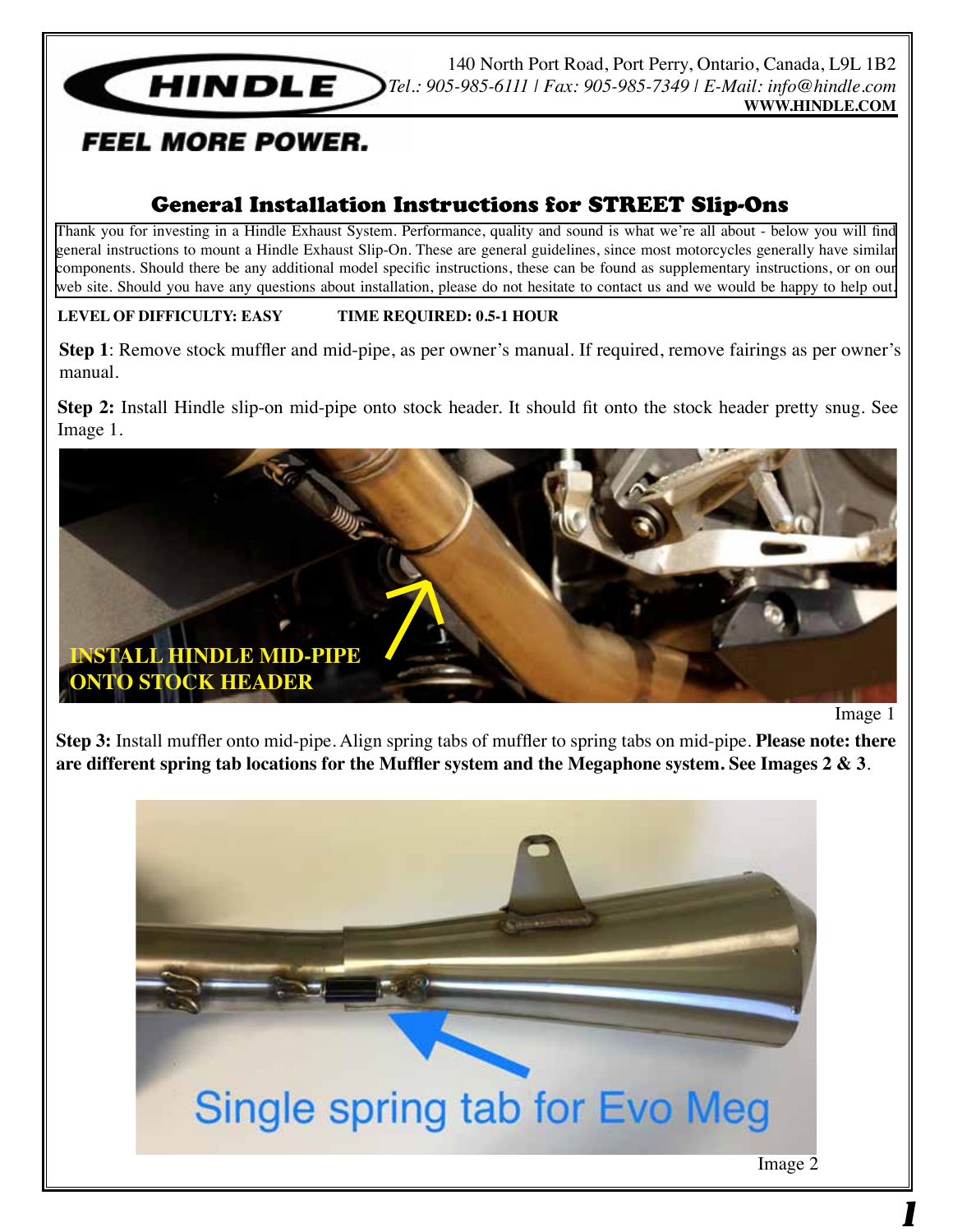

Image 3

**Step 4:** *For Evolution or Oval muffler installation*, remove protective film on muffler strap. Install protective rubber band inside of the muffler strap making sure that the strap is inside of the outer edge of the rubber. Install supplied muffler bracket between frame and foot peg bracket.When installing the muffler strap, both sides of the top of the strap should be pinched together on one side of the mount. **See Image 4**.

**Step 5: STOCK MOUNT/LOW MOUNT:** If you have purchased the LOW MOUNT system, install muffler strap or Evo Megaphone muffler bracket to stock muffler mount. When installing the muffler strap, both sides of the top of the strap should be pinched together on one side of the mount. **See Image 4**

**Step 6: RACE HANGER BRACKET:** If you have purchased the RACE system, install race hanger bracket to the stock location on the subframe, using hardware included. Install the muffler strap to the bracket. *Please note:*  race brackets in photos are in a raw finish. Actual brackets included with system are in a black finish. Bracket *style and hardware may vary depending on the model.* **See Image 5.**



2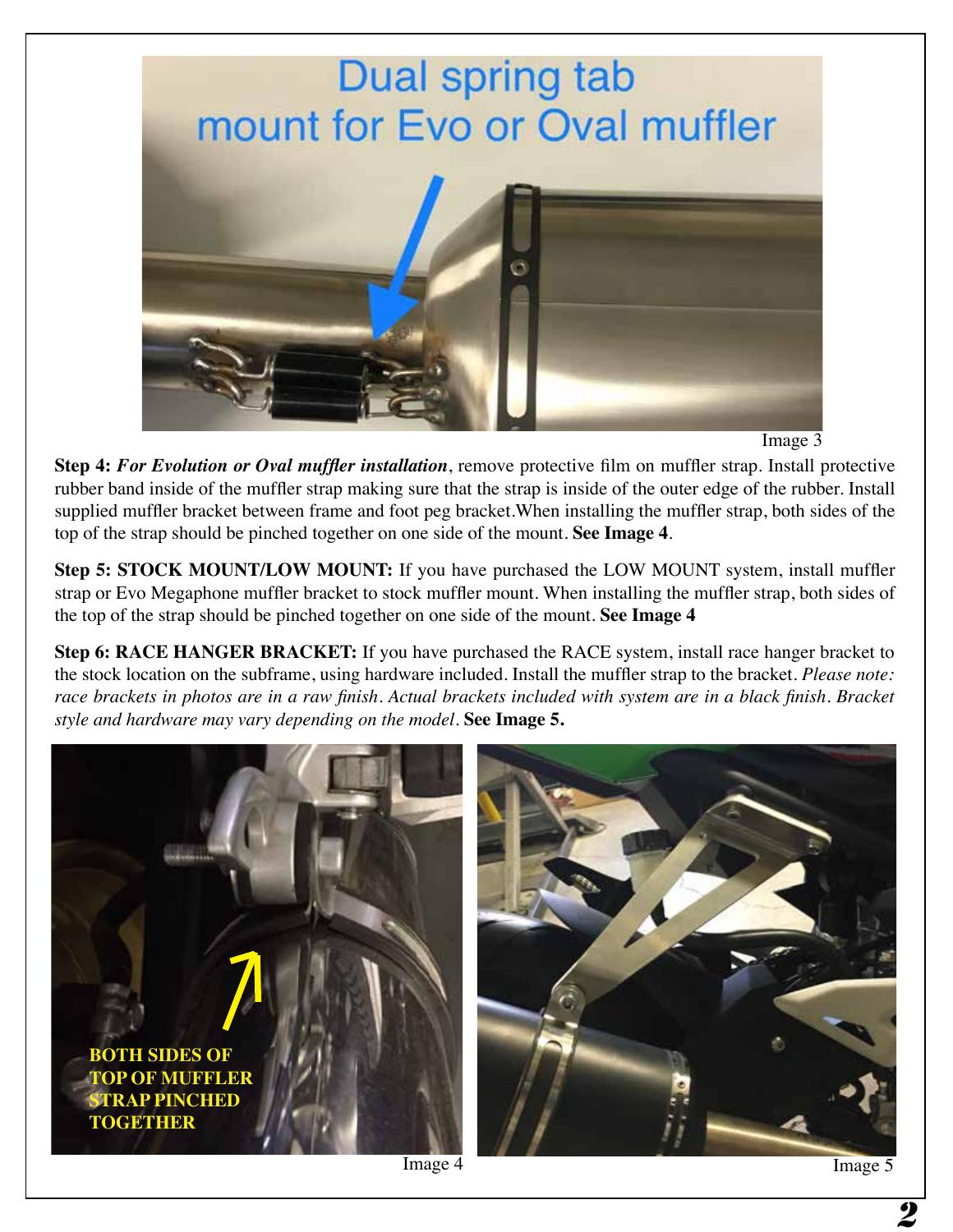### **Step 7: Clean exhaust of oil and finger prints before running engine**.

**Step 8:** Re-install stock fairings and check for proper clearance of exhaust slip-on before starting the bike.

**Step 9:** Start the motorcycle and check for exhaust leaks. If exhaust leaks, re-install.

**Step 10:** *\*VERY IMPORTANT\** A break-in procedure must be performed for new Hindle mufflers. Once installed, Hindle muffler must be warmed up by running the engine at idle for 15 minutes. Hindle muffler should then be left to cool down for 15 minutes. This process will help prolong the life of your Hindle muffler by helping set the internal muffler packing before first use. **Please note: Hindle mufflers require general maintenance: repacking of the muffler should be done, when required. Repacking will help protect the muffler's outer shell and excessive noise.** 

**Step 11:** After test ride, re-check fairing, radiator, wires, oil lines and swing arm clearance. Re-adjust if necessary.

**Step 12:** To re-install or remove the Hindle Exhaust Slip-On, use WD40 on slip-joints. Gently work joints apart.

**CBR600F4i (2001-2006): For installation of slip-on, leave 02 sensor plugged in. Use a tie-wrap to secure the 02 sensor to the frame of the motorcycle.**

*Enjoy the quality and performance of your new Hindle Exhaust System!*



**Exhaust system(s) and muffler(s) may be hot when engine is/has been running. Take preventative measures with the handling of any Hindle system or Hindle muffler. Allow the engine to cool before installing or removing the exhaust system and/or muffler. Severe burns, bodily injury and/or death may occur.** 



**Keep flammable materials away from exhaust at all times.** 



**Exhaust gas contains poisonous carbon monoxide that can rapidly accumulate in an enclosed or poorly ventilated area. If inhaled, it may cause serious injury or death. Start and run the motorcycle in a wellventilated area.**